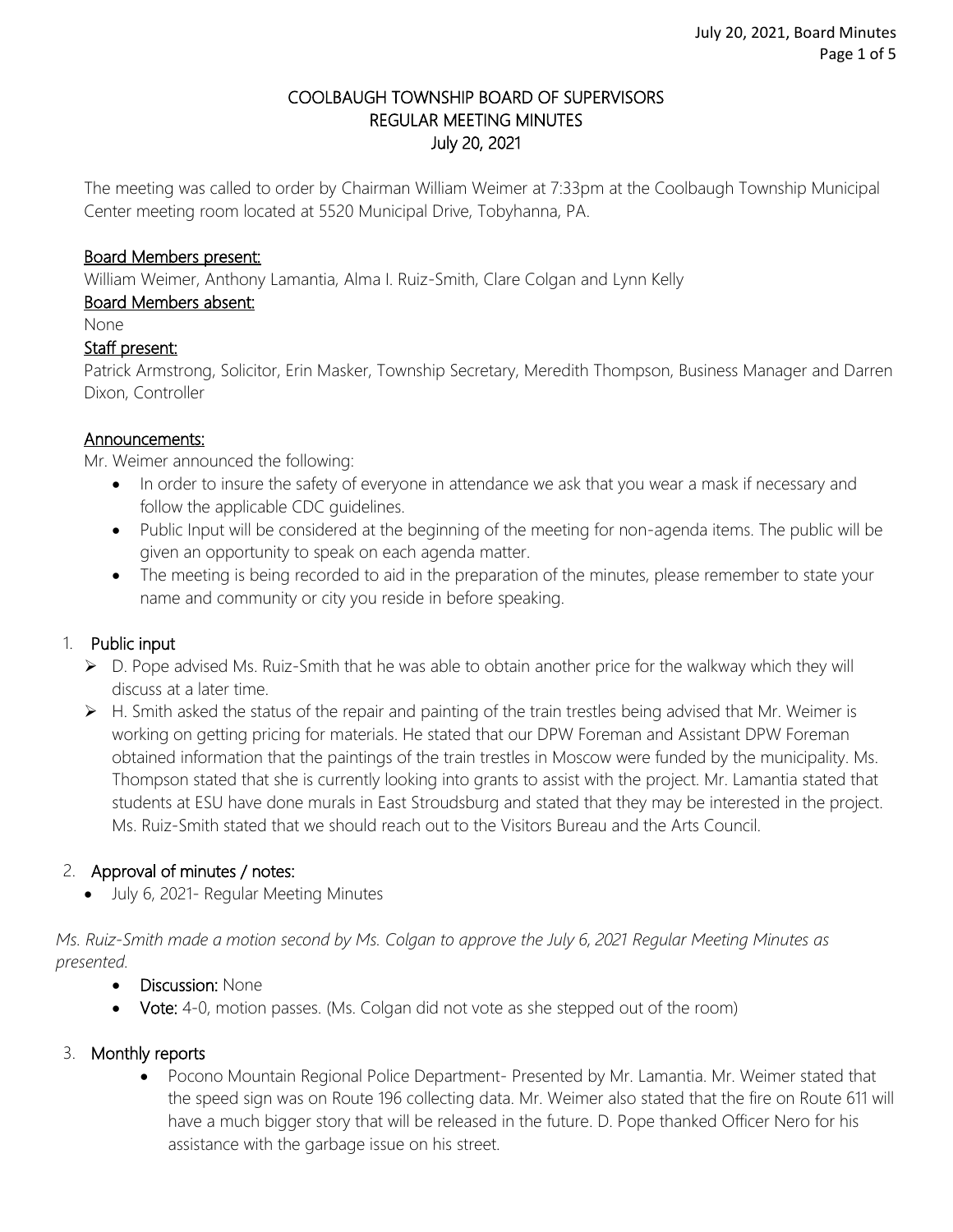- Pocono Mountain Regional EMS- Presented by Ms. Colgan. She stated that the Regional Roundup will be held on August 5, 2021 stating that it will be a BBQ buffet with the Snake Oil Willie Band performing. Mr. Weimer encouraged the public to attend and support the EMS.
- Coolbaugh Township VFD- Presented by Mr. Weimer, he stated that Mr. Keane is not in attendance as another volunteer fire fighter was in an accident this afternoon and they are still on scene. He stated that there are approximately 22 volunteers that are enrolled in the Essentials of Firefighting class and there are also 15-20 volunteers collectively from our fire company and other neighboring companies that are enrolled in the vehicle rescue program. He stated that it is a 72 hour course that will allow them to obtain National Certification which they are working with Ed's Towing on. Mr. Weimer stated that the most recent fundraiser sale was the most profitable that they have held so far netting \$32,000.00. D. Broxmeier thanked the volunteer firefighters for all that they do.
- Gouldsboro VFD- Presented by Ms. Colgan stating that they will have a clam bake on August 14, 2021 from 4-8pm with pony rides and a golf tournament on September 19, 2021.
- Thornhurst Fire & Rescue Ambulance- Presented by Mr. Weimer
- Tobyhanna Township VFD- Presented by Mr. Weimer
- Pocono Mountain Public Library- Presented by Ms. Kelly.
- Codes Enforcement and Zoning Report- Presented by Mr. Weimer.

# 4. Conditional Approval of Minor Subdivision Joining of Lots 42-44, Block A-64, Section 11, Arrowhead Lakes, Property Owner(s) Bryan S. & Jessica L. McFarland

*Ms. Colgan made a motion second by Ms. Kelly to grant conditional approval of the Minor Subdivision Joining of Lots 42-44, Block A-64, Section 11, Arrowhead Lakes, Property Owner(s) Bryan S. & Jessica L. McFarland conditioned on the submission of a draft joinder deed prepared for recording as per Township Engineer Russell Kresge's review dated July 6, 2021.*

- Discussion: None
- Vote: All in favor, motion passes.

# 5. Request for Waiver Of Procedural Time Requirement for Linda Silva until September 30, 2021

*Ms. Kelly made a motion second by Ms. Ruiz-Smith to Approve the Waiver of Procedural Time Requirement for Linda Silva until September 30, 2021.*

- Discussion: Ms. Kelly suggested approving the waiver until 2022 since this project has been before the board for waivers numerous times. The Board decided to stick to the requested waiver date.
- Vote: All in favor, motion passes.

# 6. Authorization to Advertise Budget Work Session Dates

*Mr. Weimer made a motion second by Mr. Lamantia to authorize the budget work session dates as follows: Thursday, September 9, 2021, September 23, 2021, October 7, 2021, October 21, 2021, October 28, 2021, November 4, 2021 with meetings beginning at 6:30pm, and Saturday, November 20, 2021 beginning at 9:00am.* 

- Discussion: None
- Vote: All in favor, motion passes.
- 7. Authorization for the Purchase and Installation of Military Insignias on the Walmart Sewer Tunnel Control Building located in the front of the Township Municipal Property in the amount of \$2,945.00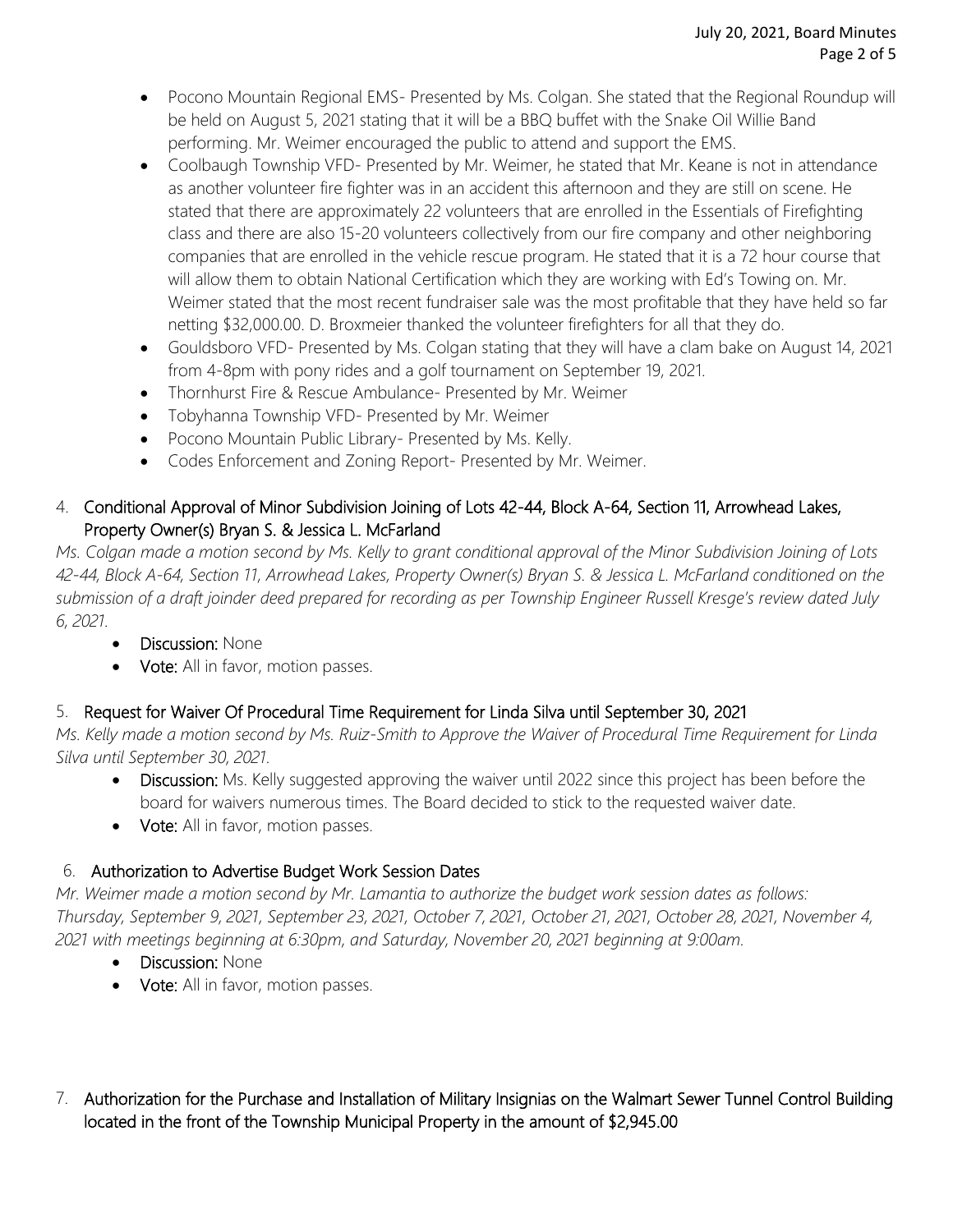*Ms. Kelly made a motion second by Ms. Ruiz-Smith to Authorize the Purchase and Installation of Military Insignias on the Walmart Sewer Tunnel Control Building located in the front of the Township Municipal Property at a cost not to exceed \$3,000.00.*

• Discussion: Ms. Ruiz-Smith stated that she worked on this with the Veteran's Committee stating that Ms. Colgan made this suggestion last year to cover this building so that it was not an eye sore when visiting the Veteran's Memorial. Ms. Ruiz-Smith stated that the turnaround time would allow for this project to be completed before the end of August. Ms. Kelly requested that the insignias follow proper military protocol in the following order: Army, Marines and Navy together, Air Force and Space Force together and then the Coast Guard. Discussion ensued about the condition of the shed and that it would need to be cleaned and painted before the insignias are placed. Ms. Ruiz-Smith stated that if we are adding an additional insignia it will cost more money and also stated we would need to add another flag at the monument for it to be uniform. Mr. Weimer stated that DPW will clean the monument and that we will discuss the need for the flag at a future meeting.

*Ms. Kelly amended her motion and Ms. Ruiz-Smith her second to make the motion a cost not to exceed \$3,500.00.* 

 Discussion: Mr. Lamantia stated that at last month's meeting we stated that we did not have money for a walkway at the monument and now we are putting insignias on an outhouse which is not honoring them. After some discussion the Board decided that they would like to explore other options including putting shrubs around the building or putting fake stone on the building to make it more aesthetically appealing.

*Ms. Kelly withdrew her motion and Ms. Ruiz-Smith her second.* 

8. Coolbaugh Township VFC Request for Release of Tax Funds in the Amount of \$659,336.74 for Capital & Operational Expenses(\$435,836.74), Annual Engine Payment(\$150,000.00) and Note Payment for P25 Radios(\$73,500.00)

*Ms. Kelly made a motion second by Ms. Colgan to approve the Coolbaugh Township VFC Request for Release of Tax Funds in the Amount of \$659,336.74 for Capital & Operational Expenses (\$435,836.74), Annual Engine Payment (\$150,000.00) and Note Payment for P25 Radios (\$73,500.00)*

- Discussion: None
- Vote: All in favor, motion passes.

### 9. Controller Report

Presented by Mr. Dixon

### 10. Current obligations

| General Fund               |   | 114, 162. 71 |
|----------------------------|---|--------------|
| <b>Escrow Fund</b>         | S | 1,342.36     |
| Fire Tax- VFC<br>$\bullet$ | S | 40,000.00    |
| Sewer Fund                 |   | 8.942.11     |
| <b>Total Disbursements</b> | Я | 164,447.18   |

*Ms. Ruiz-Smith made a motion second by Ms. Colgan to pay the current obligations in the amount of \$164,447.18.*

- Discussion: None
- Vote: All in favor, motion passes.

### 11. Solicitor Armstrong Comments/Updates

Solicitor Armstrong requested a brief executive session following the meeting.

### 12. Board of Supervisors Executive Sessions

After: Tuesday, July 20, 2021 from 8:50pm-9:16pm Re: Legal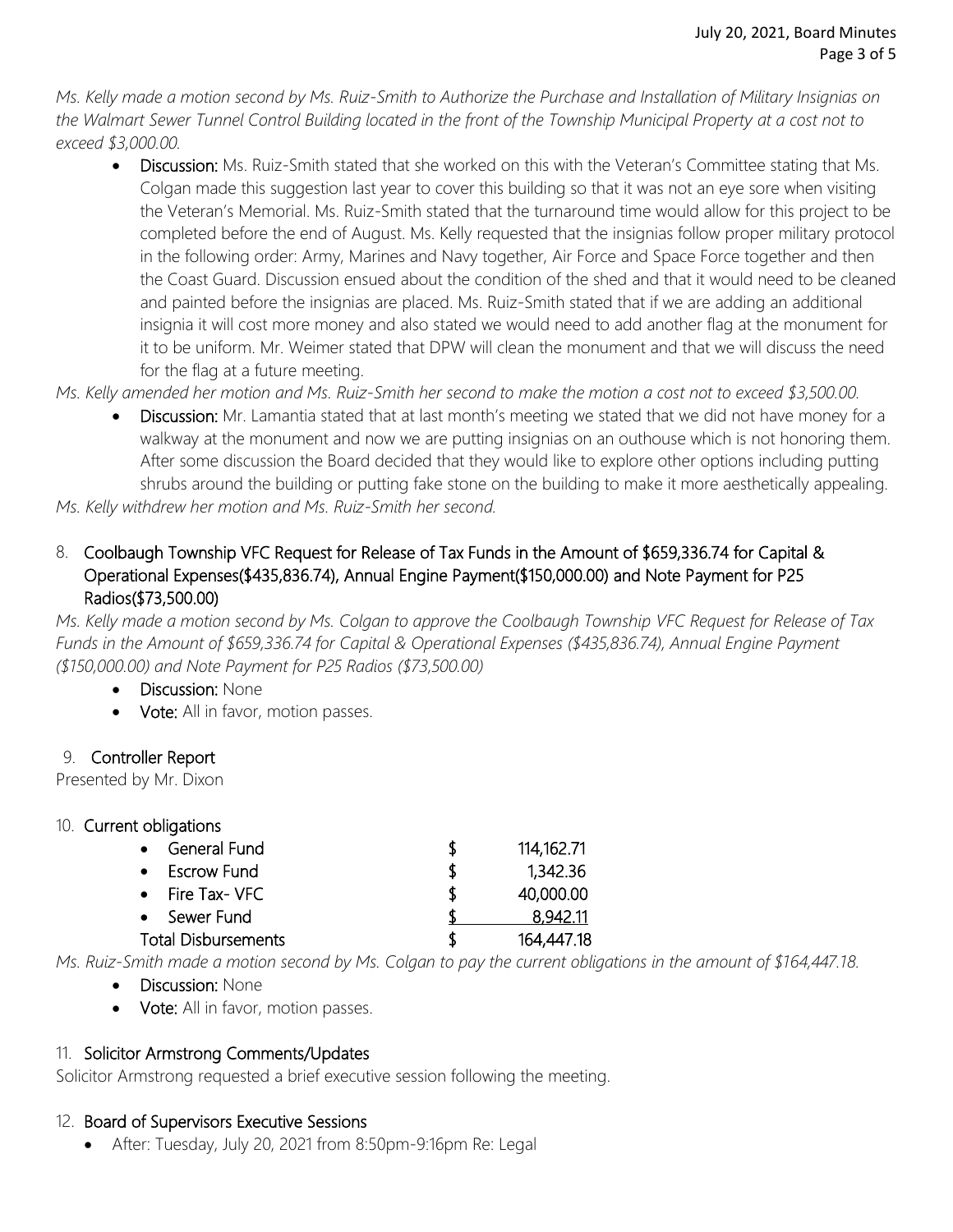# 13. Other Business

- $\triangleright$  Mr. Lamantia asked for an update on the sign at APCP being advised by Solicitor Armstrong that he is waiting for an updated link for the stone options from Joe Carlin and stated that he received an email from Ms. Dunn, APCP Community Manager regarding a stone that was recently used on a project that they would be interested in using. Solicitor Armstrong forwarded that email to Mr. Carlin and is awaiting a response.
- $\triangleright$  Ms. Ruiz-Smith stated that she is disappointed with the Board's decision not to move forward with the insignias on the building in front of the Municipal Complex.
- ▶ Mr. Weimer stated that fuel master system is out of service again because it was struck by lightning. He stated that the cost to replace it is \$35,000.00-\$50,000.00. Currently everyone that gets fuel at DPW has a key to the township lock and is required to hand write the amount of fuel that they pumped so that we can keep track of it until we either fix it or purchase a new system. He stated that Ms. Thompson will be working with our DPW Foreman on the options that are available and will provide that information to the Board at a future meeting.
- Mr. Weimer stated that paving is taking place now and that there was an issue with Pocono Heights Road which will require additional stone and compacting to repair before paving. He also stated that a truck was parked overnight in a community and 49 gallons of gas was stolen; now equipment is being stored at Wildflower fire station where there are cameras.

*Ms. Kelly made a motion second by Mr. Lamantia to approve the request for waiver of procedural time requirement until October 19, 2021 for Pocono Mountain Corporate Center Warehouse.* 

- Discussion: None
- Vote: All in favor, motion passes.

*Ms. Ruiz-Smith made a motion second by Mr. Weimer to participate in the Meals on Wheels drop box program by having a collection box at the Municipal Center to collect paper products for county residents.* 

- Discussion: Ms. Masker will put the information out on Savvy Citizen and Township social media sites.
- Vote: All in favor, motion passes.
- ▶ Mr. Weimer stated that our DPW Foreman contacted our Township Engineer, Russell Kresge regarding signage for low clearance at the Laurel Drive underpass. He stated that he recommended 36" x 36" signs or 78" x 24" signs which would be in accordance with the requirements in the manual on uniform traffic control devices, stating that DPW would have to install them.

*Mr. Weimer made a motion second by Ms. Ruiz-Smith to purchase and install the 36" x 36" low clearance signs at the Laurel Drive underpass.* 

- Discussion: None
- Vote: All in favor, motion passes.

### 14. Adjournment

*There being no further business, a motion was made by Ms. Ruiz-Smith second by Mr. Lamantia to adjourn*.

### Meeting adjourned at 8:34pm.